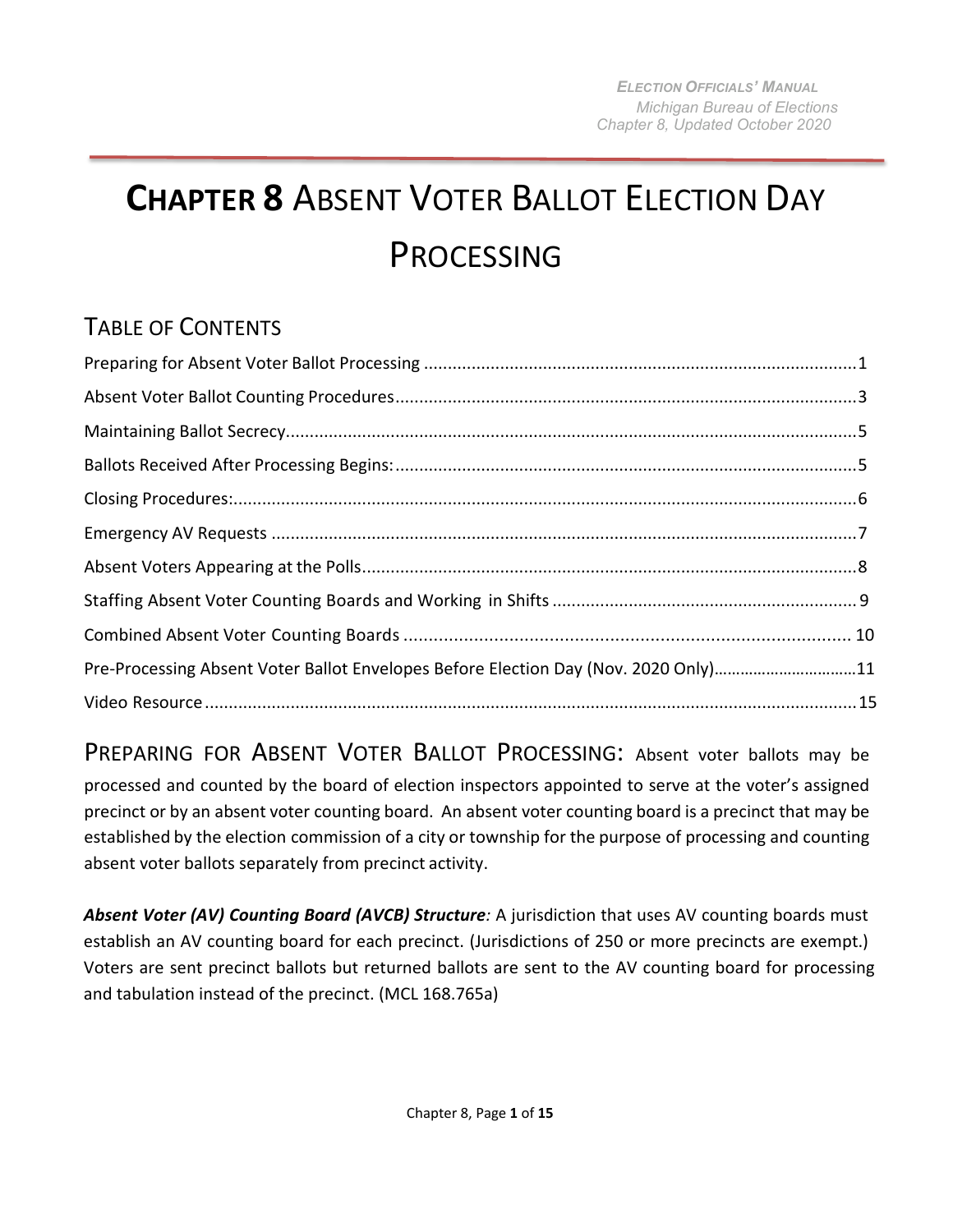Because the AV counting boards are legally constituted precincts from a reporting standpoint, they must report their results separately from the precinct. In addition, combined totals of the precinct and the associated AV counting board must also be produced for the Canvass. The election results must be reported as follows:

- Precinct totals
- AV counting board totals
- Combined Precinct and AV counting board totals

Each AV counting board must use their own poll book, ballot container, and tabulator. In addition, each AVCB must produce individual precinct ballot summaries and Statement of Votes; whereas AV ballots processed in the precinct are processed and tabulated among Election Day precinct ballots and accounted for in the Election Day precinct poll book and Statement of Votes. Multiple AVCB's mirroring multiple Election Day precincts may utilize the same tabulator with an appropriately assigned ballot program, front and back pages of the Poll book, and ballot containers. If an AVCB choosesto use a single ballot container to secure multiple precinct ballots, special care shall be taken to sort and bundle each precinct's ballots separately within the ballot container.

*Duties of Local Election Commission:* The decision to establish an AV counting board versus processing absent voter ballots in the precinct is the local election commission's responsibility. An AV counting board must be established for each precinct.

The election commission must appoint a minimum of three inspectors to each AVCB precinct. A single group of precinct inspectors may process multiple AVCB precincts. Appointments must be made under the same procedures established for the appointment of the precinct inspectors who will serve in the polls. The commission is also responsible for providing a suitable place where the counting board will meet to process and count ballots. Such locations must be sequestered from all other activity. More than one AV counting board may be located in the same building or room.

The commission is required to establish the time that the AV counting board inspectors must report for duty. The work of the AV counting board may begin as early as 7:00 a.m.; however, it is not permitted to close until 8:00 p.m.

*Clerk's Duties:* The clerk is responsible for providing the precinct and absent voter counting board with all necessary supplies to process AV ballots. In addition, election inspectors at an AV counting board should receive special instruction on tasks specific to working in an AVCB.

*Special Oath Required for AV Counting Board:* An inspector, a challenger, or any other person in attendance at any time after the processing of ballots has begun in an AVCB must take and sign the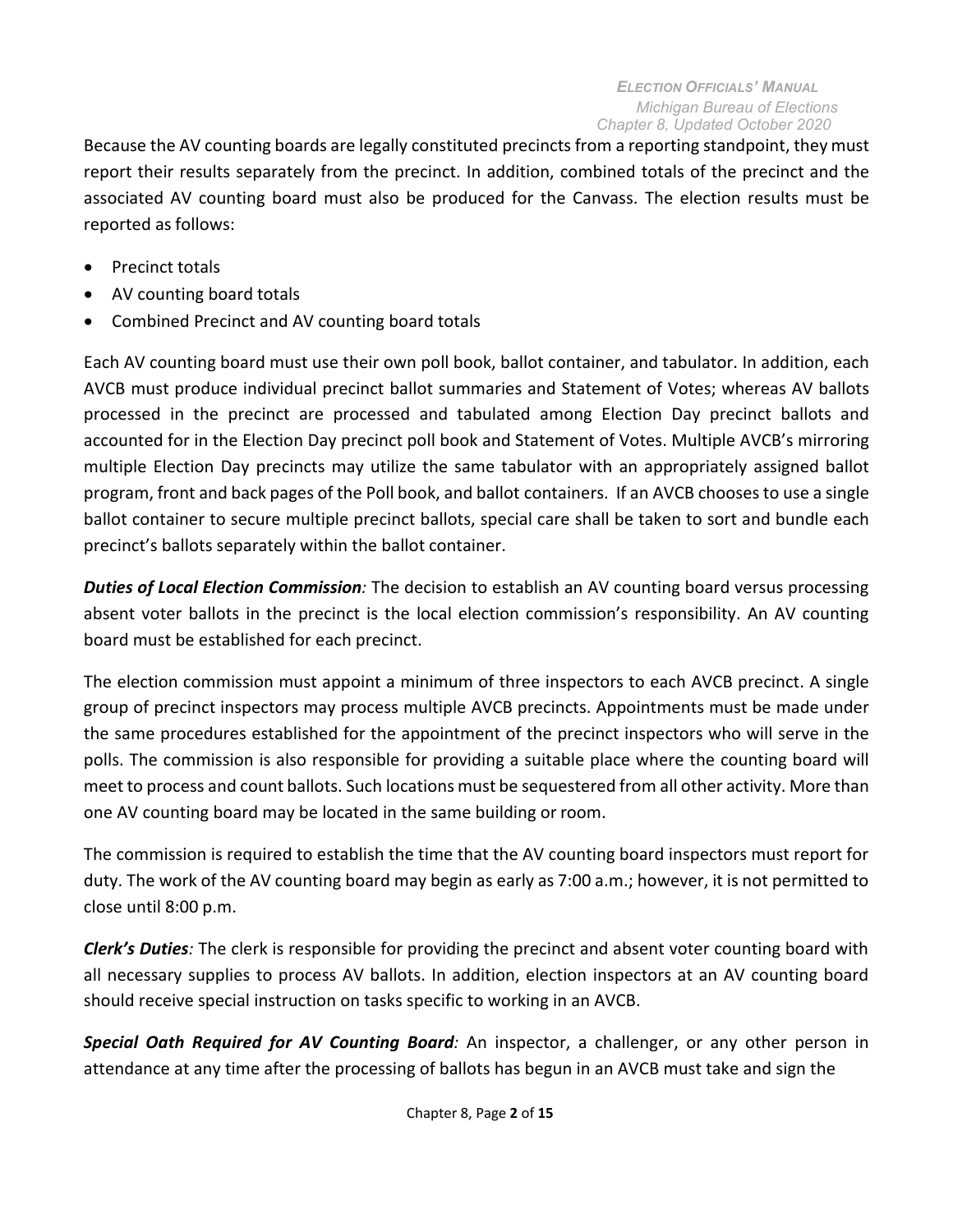following oath:

"I (name of person taking oath) do solemnly swear (or affirm) that I shall not communicate in any way any information relative to the processing or tallying of votes that may come to me whilein this counting place until after the polls are closed."

The oath for election inspectors can be found and completed in the AVCB Poll Book. All others should complete the oath on a separate sheet and be placed in the local clerk envelope.

*AVCB Prohibition:* A person in attendance after the counting (tabulation) has begun is not permitted to leave until the polls close at 8:00 p.m. A person who discloses an election result or in any manner characterizes how any ballots being counted have been voted before 8:00 p.m. is guilty of a felony. (MCL 168.792a(11))

As an *exception* to the above, a local election official who established the counting board, a deputy or employee of the local election official, an employee of the State Bureau of Elections, a county clerk or county employee may enter and leave after the counting has begun but before the polls close. Such persons may enter a counting place only for the purpose of responding to an inquiry from an election inspector or a challenger, to provide instructions on the operation of the counting board, or to deliver absent voter ballots returned on Election Day.

*Cell Phones: Challengers and poll watchers may not be in possession of or have access to cell phones or other communication devices in an AVCB during the sequestration period. The enforcement of this policy is critical to the integrity of the election process.*

<span id="page-2-0"></span>ABSENT VOTER BALLOT COUNTING PROCEDURES: The work performed by election inspectors processing AV ballots is divided into two separate tasks: 1) **processing** absent voter ballots and 2) **counting** or tabulating the vote.

*Processing:* All valid absent voter ballots received by the clerk prior to Election Day and their corresponding absent voter ballot applications are delivered to the AV counting board at the start time established by the election commission and the precinct at some point after the polls open. Absent voter ballot applications for ballots which have not been returned by voters or are not valid are retained by the clerk and are not delivered. The processing of absent voter ballotsis divided into three steps as explained below.

While the processing steps may be tailored to meet administrative preferences, care must be taken to ensure that ballot secrecy is not compromised in any way.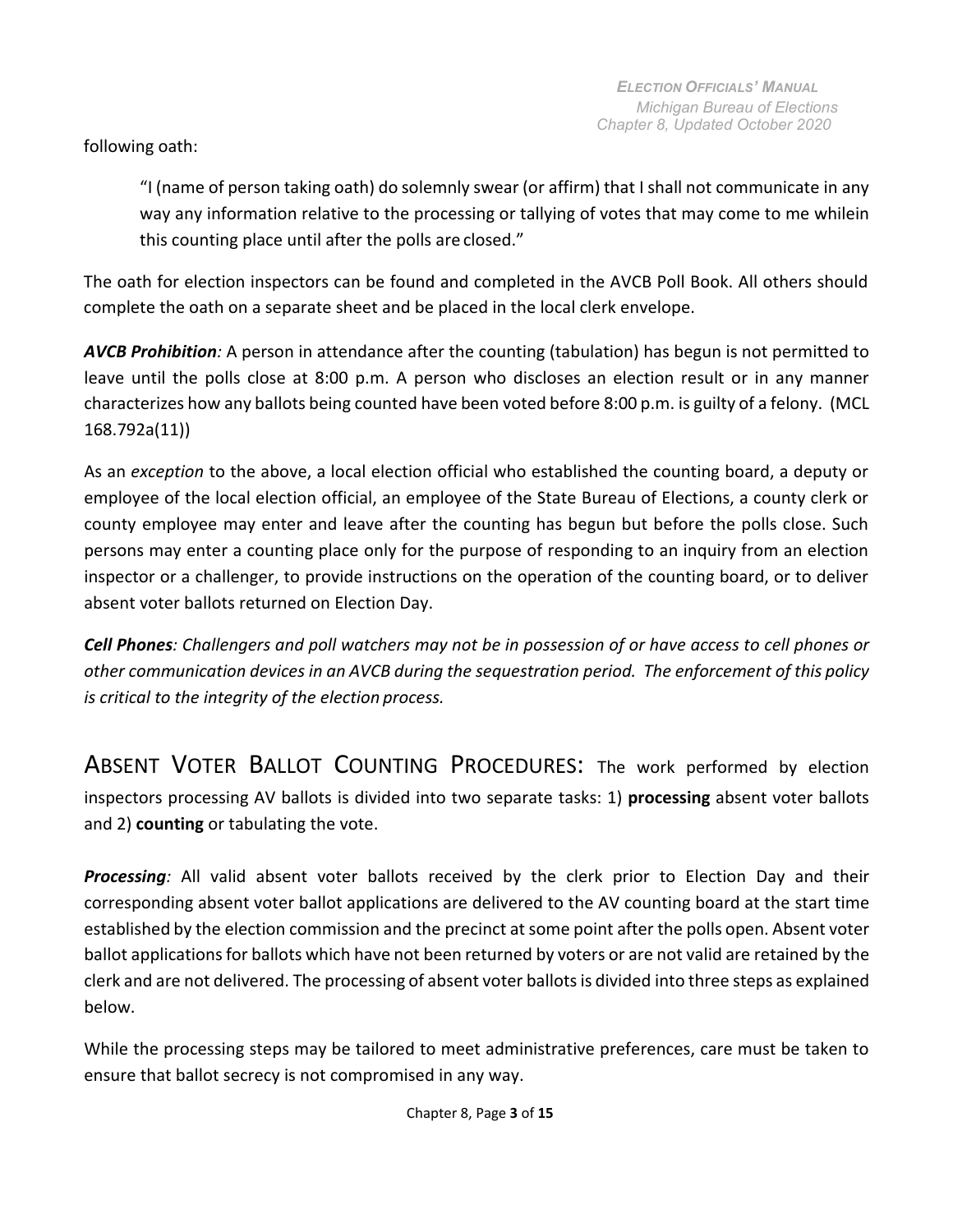**Step 1** Materials: AV return envelopes, QVF AV List, and AV applications.

- Determine the legality of the ballot by checking the signature on the absentee ballot return envelope against the voter's absent voter ballot application and checking the ePollbook to confirm that the voter has not voted in person at the election (these steps are optional forAVCBs).
- Verify that the clerk's record area of the return envelope was completed and that the return envelope was signed. If the clerk's record area of the return envelope is incomplete, return the unopened envelope and the corresponding absent voter ballot application to the clerk for immediate correction. If the return envelope was not signed by the voter, return the unopened envelope and corresponding absent voter ballot application to the clerk for review. A ballot returned to the clerk that does not bear the voter's signature will be resubmitted to the counting board if the clerk is able to obtain the missing signature prior to 8:00 p.m. Make note of all ballots returned to the Clerk for accounting purposes at the end of the night. *Note: It is not necessary to return the envelope and corresponding absent voter ballot application to the clerk if the date is missing in the voter signature area of the return envelope; if such omission is found, continue processing*.
- If the clerk's record area of the return envelope was completed and the return envelope wassigned and dated, open the return envelope and continuing processing.
- Highlight or place a check by the voter's name on the QVF Absent Voter (AV) List or by using the absent voter ballot button in the ePollbook (precinct only) to indicate that a return envelope was received by the board for processing. It's important to note precinct inspectors may record AV activity by using the QVF AV List or the ePollbook. If using the QVF AV List, precinct inspectors must add the number of absent voters to the number of precinct voters to calculate the total number of voters in the precinct. That number must match the number of ballots tabulated at the end of the night.

*Step 2* Materials: Opened return envelope, QVF AV List, and/or (e)Poll Book.

- Check the return envelope to determine if the voter received assistance in voting the ballot. If a notation indicating that assistance was provided appears on the envelope, record the assistance in the *Remarks* page of the (e)Poll Book. The note should include the name of the voter and the name of the individual who provided the assistance.
- Without exposing any votes, verify that the number on the ballot stub agrees with the ballot number recorded for the voter on the AV list or return envelope. If a ballot was not returned by the voter (the return envelope or secrecy envelope is empty), note the missing ballot on the *Remarks* page of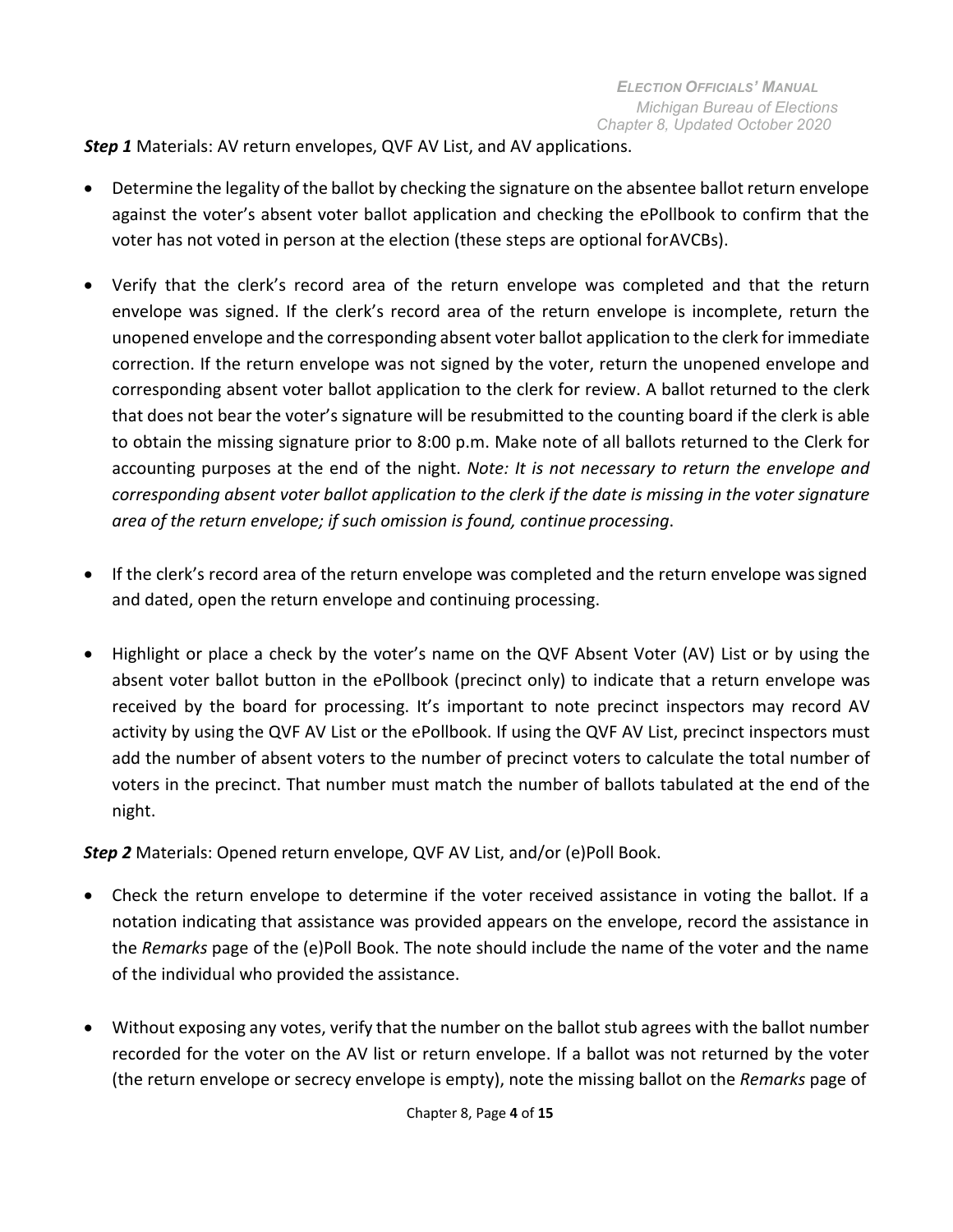the Poll Book. In making this notation, *do not* include the name of the voterinvolved.

If the ballot was returned in a secrecy envelope, the ballot and secrecy envelope may be removed from the return envelope to make the comparison. If the ballot was not returned in a secrecy envelope, first verify that the ballot was folded by the voter so that the votes are concealed before

removing the ballot from the return envelope to make the comparison. If the ballot does not require a secrecy envelope but is not folded so that votes are concealed, properly refold the ballot. If the ballot must be placed in a secrecy envelope or refolded, care must be taken to avoid exposing any votes cast on the ballot.

If the ballot numbers do *not* agree or the ballot stub is missing, and no explanation for the discrepancy can be found (e.g., voters residing in the same household have switched their ballots), the ballot must be processed as a *Challenged* ballot. If the ballot numbers agree, continue processing.

Set the return envelope aside for later return to the clerk.

<span id="page-4-0"></span>MAINTAINING BALLOT SECRECY: To ensure the secrecy of all votes cast, it is recommended that the processing of several return envelopes for each precinct be delayed until after 8:00 p.m. This will allow a ballot that is received by the clerk just prior to 8:00 p.m. to be intermingled by the precinct workers or counting board with other ballots during processing and counting. This will, in effect, preserve the secrecy of the last ballot delivered for processing and counting.

*Step 3* Materials: Secrecy envelope with ballot enclosed or ballot folded with votes concealed.

• Remove the numbered ballot stub. Once removed from the ballot the stub may be discarded or retained for audit purposes at the discretion of the precinct or counting board. Secure the ballot for counting. *Do not remove the voted ballot from the secrecy envelope or unfold the ballot atthistime*.

<span id="page-4-1"></span>BALLOTS RECEIVED AFTER PROCESSING BEGINS: All valid absent voter ballots received by the clerk through 8:00 p.m. on Election Day must be delivered to the precinct or counting board with the corresponding absent voter ballot applications immediately upon receipt. It is the responsibility of the counting board to record the date of return on the QVF AV List or process in the ePollbook (precinct only) for each additional absent voter ballot received by the clerk and delivered to the board on Election Day. NOTE: Consider sorting the QVF AV List by "Show Returned Ballots First" to help identify ballots returned on Election Day easier.

*Counting:* The counting or tabulation of votes cast on absent voter ballots is explained below. Materials: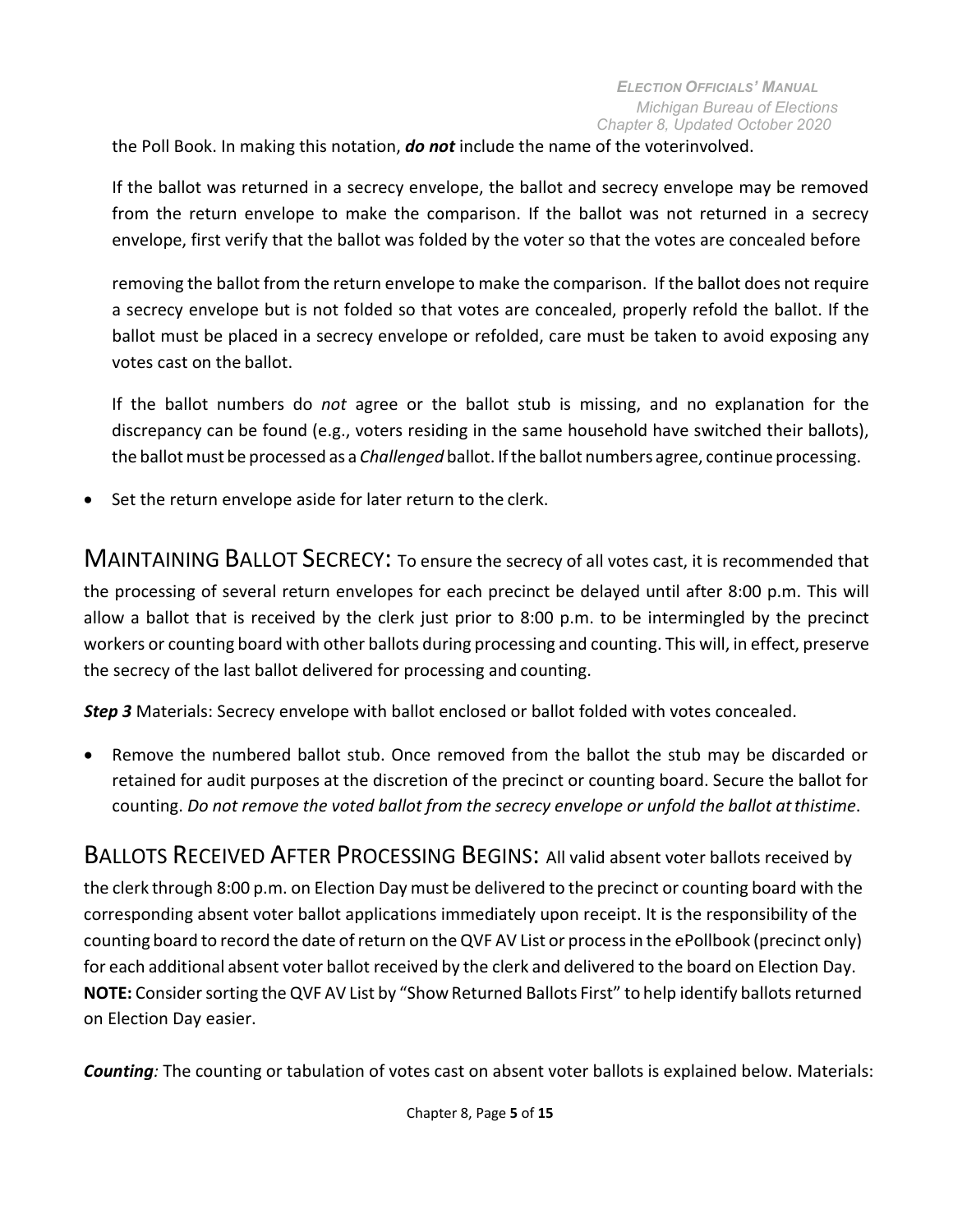Tabulator and secrecy envelopes with ballot enclosed or ballots folded with votes concealed.

- Remove anonymous ballots from secrecy envelopes and tabulate in multiples.
- Each ballot rejected by the tabulator must be *visually inspected* by an election inspector to *verify the reason* for the rejection. If the rejection is due to a false read the ballot must be duplicated by two election inspectors who have expressed a preference for different political parties. Duplications may not be made until after 8 p.m. in the precinct (place the ballot requiring duplication in the auxiliary bin). At an AV counting board duplications can be completed throughout the day.

**NOTE:** The Bureau of Elections has developed a video training series that summarizes key election day management issues, including a video on Duplicating Ballots. These videos can be accessed at the Bureau of Elections web site at [www.michigan.gov/elections;](http://www.michigan.gov/elections) under *"Information for Election Administrators"; Election Day Management Training Videos.*

• *After 8:00 p.m., the close of the polls*, check with the clerk to confirm that no additional ballots will be delivered for processing. Once all ballots have been delivered, complete the processing of the return envelopes retained for processing and tabulate all remaining ballots.

## <span id="page-5-0"></span>CLOSING PROCEDURES:

Election inspectors processing absent voter ballots in the precinct should follow the regular closing procedures for a precinct. AV counting board inspectors should complete the following steps at closing:

• Once all ballots have been tabulated and all ballots requiring duplication have been duplicated and tabulated, compare the total number of ballots tabulated per the tabulator's public counter to the total number of ballots delivered to the board for processing. *These totals mustagree*.

If the total number of ballots tabulated and total number of ballots received for processing *do not agree*, attempt to identify the reason for the discrepancy. *Tip: Double check all return envelopes are empty, check the Remarks of the Poll Book for notes regarding return envelopes that may have been empty or returned to the Clerk, and compare the return envelopes with the QVF AV list. If after reviewing these items the reason for the discrepancy is not identified, make a physical count of the ballots that were tabulated. To complete this check, it is recommended that the ballots be counted into stacks of 25. If the number of ballots equals the number of voters, the ballots must be retabulated. Contact the clerk for instructions.*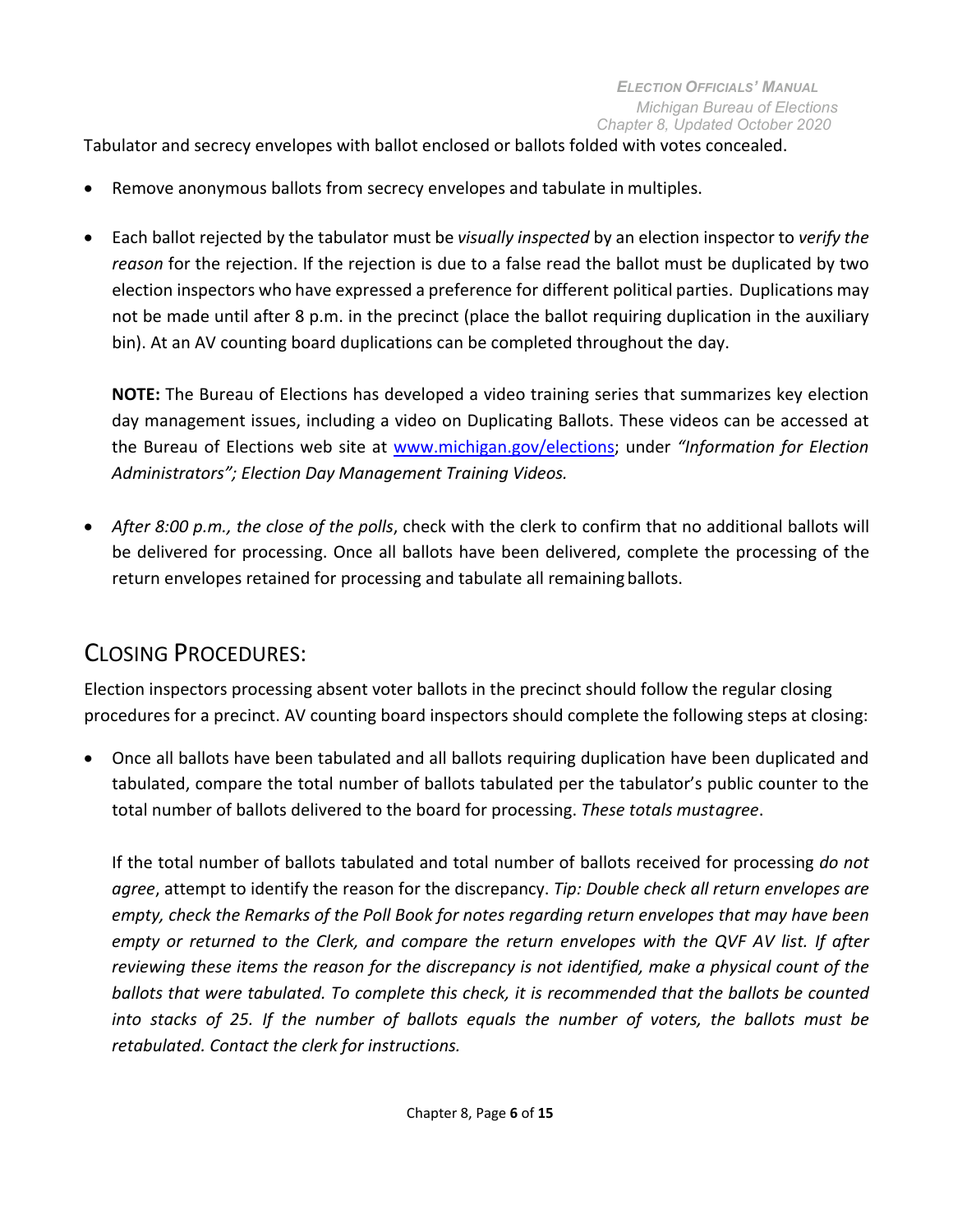- If the total number of ballots tabulated and the total number of AV ballots delivered for processing agree (or the specific reason(s) for any discrepancies have been noted in the *Remarks* page of the Poll Book), the Statement of Votes may be prepared. Complete the Statement of Votes and Ballot Summary for each AVCB precinct as you would for any other precinct. A minimum of three copies will be needed.
- Complete the *Certificate of Election Inspectors* found in the Poll Book for each AVCB precinct. The following four questions must be answered:

The number of voters who were issued absentee ballots (according to this Poll Book)\_\_\_\_\_\_\_\_\_\_.

The number of absent voter ballot return envelopes received bythe Board ...

The number of *invalid* absent voter ballot return envelopesthatthe clerk did not deliverto Board (according to this Poll Book) .

The number of absent voters who did not return their absent voter ballot to the clerk (according to this Poll Book) .

- Complete all remaining Poll Book entries.
- Seal all ballots into an approved ballot container and record the seal number 1) in the Poll Book and/or on all three copies of the Statement of Votes and 2) on the Ballot Container Certificate. The sealing must be attested to by two election inspectors who have expressed a preference for different political parties. If ballots for more than one AV Counting Board precinct are being placed into the ballot container, be sure to sort and bundle each AV Counting Board precinct's ballotsseparately.

*If a mistake is found* at the receiving board and the container must be opened and resealed, the *replacement seal number* must be recorded on all documentslisted above. Once the ballot container has been received by the receiving board, it may not be opened unless authorized by the County Board of Canvassers.

<span id="page-6-0"></span>**EMERGENCY AV REQUESTS:** In emergency situations only, a voter may apply for an absent voter ballot as late as 4:00 p.m. on Election Day. If an emergency application is received by the clerk, the counting board must be instructed to make the necessary entries on the QVF AV List that would otherwise be completed by the clerk. Once the necessary entries are made, the application must be returned to the clerk to await the return of the ballot. If the requested ballot is voted and returned to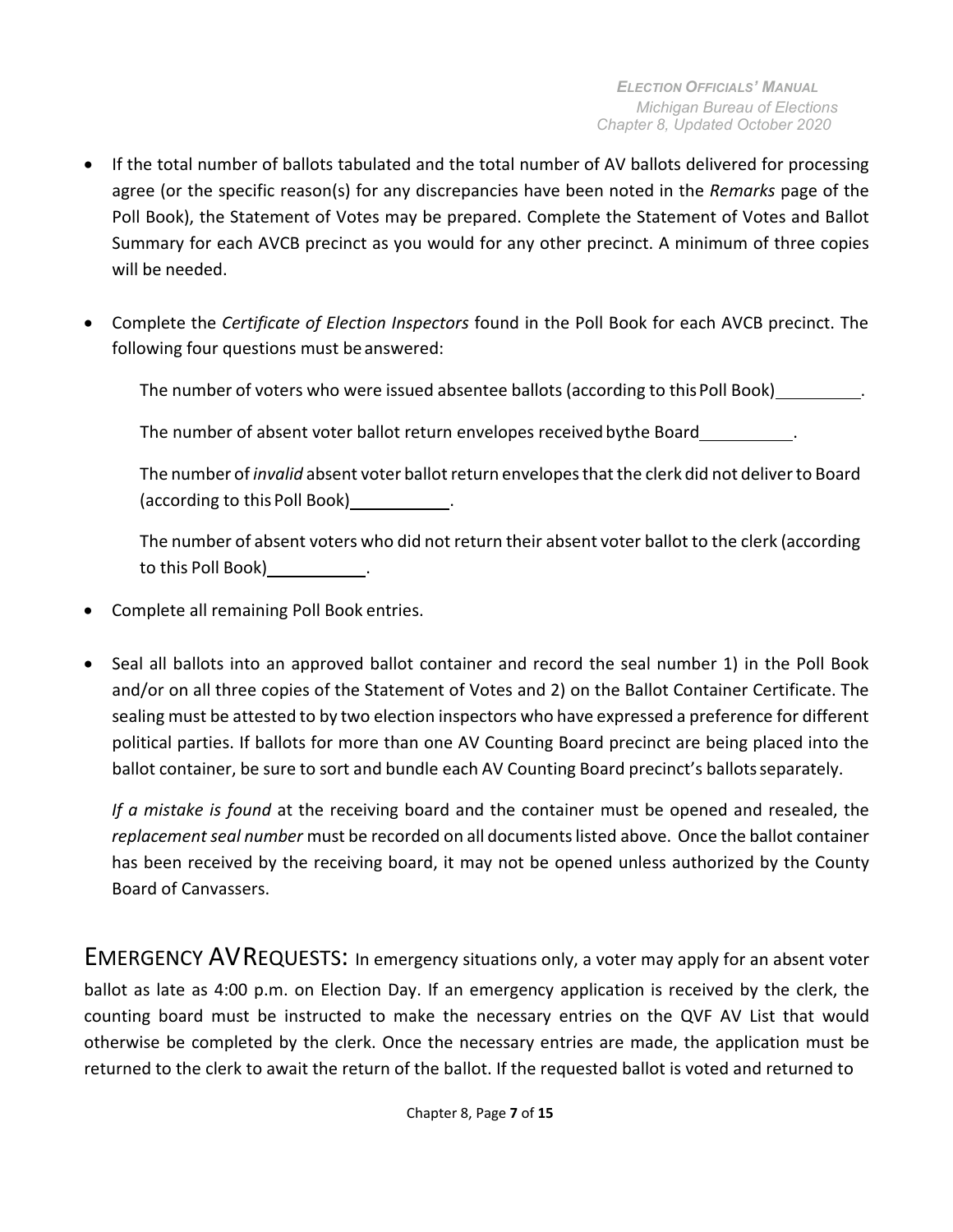*ELECTION OFFICIALS' MANUAL Michigan Bureau of Elections Chapter 8, Updated October 2020*

the clerk by 8:00 p.m., the clerk records the date of the return on the corresponding application and delivers both the return envelope and completed application to the counting board; the counting board must then record the date of return on the QVF AV List.

## <span id="page-7-0"></span>ABSENT VOTERS APPEARING AT THE POLLS:

If a voter appears at the polls that has already been issued an absent voter ballot, the ePollbook will alert the election inspector. All of the information entered into the QVF ballot tracker transfers to the ePollbook and QVF Precinct List. The following action should be taken with thosevoters:

#### **Absentee Ballot sent by clerk**

This voter was sent an absentee ballot. Prior to being issued a ballot in the precinct on Election Day, the voter must surrender theirpreviously

Absentee Ballot [00000025] sent by clerk--Voter must surrender ballot or submit affidavit VOTING STATUS: Did not vote in precinct.

issued absentee ballot or complete the *Affidavit of Absent Voter* (available on the Bureau of Election's website and in the Appendix of this manual). This action should be coordinated with the local clerk.

Absentee Ballot [00000028] sent/received by clerk--Do not issue ballot. VOTING STATUS: Did not vote in precinct.

#### **Absentee Ballot sent/received by clerk or av-r**

This voter was sent an absentee ballot and returned it to the Clerk. **DO NOT** issue this voter a ballot as they have already voted.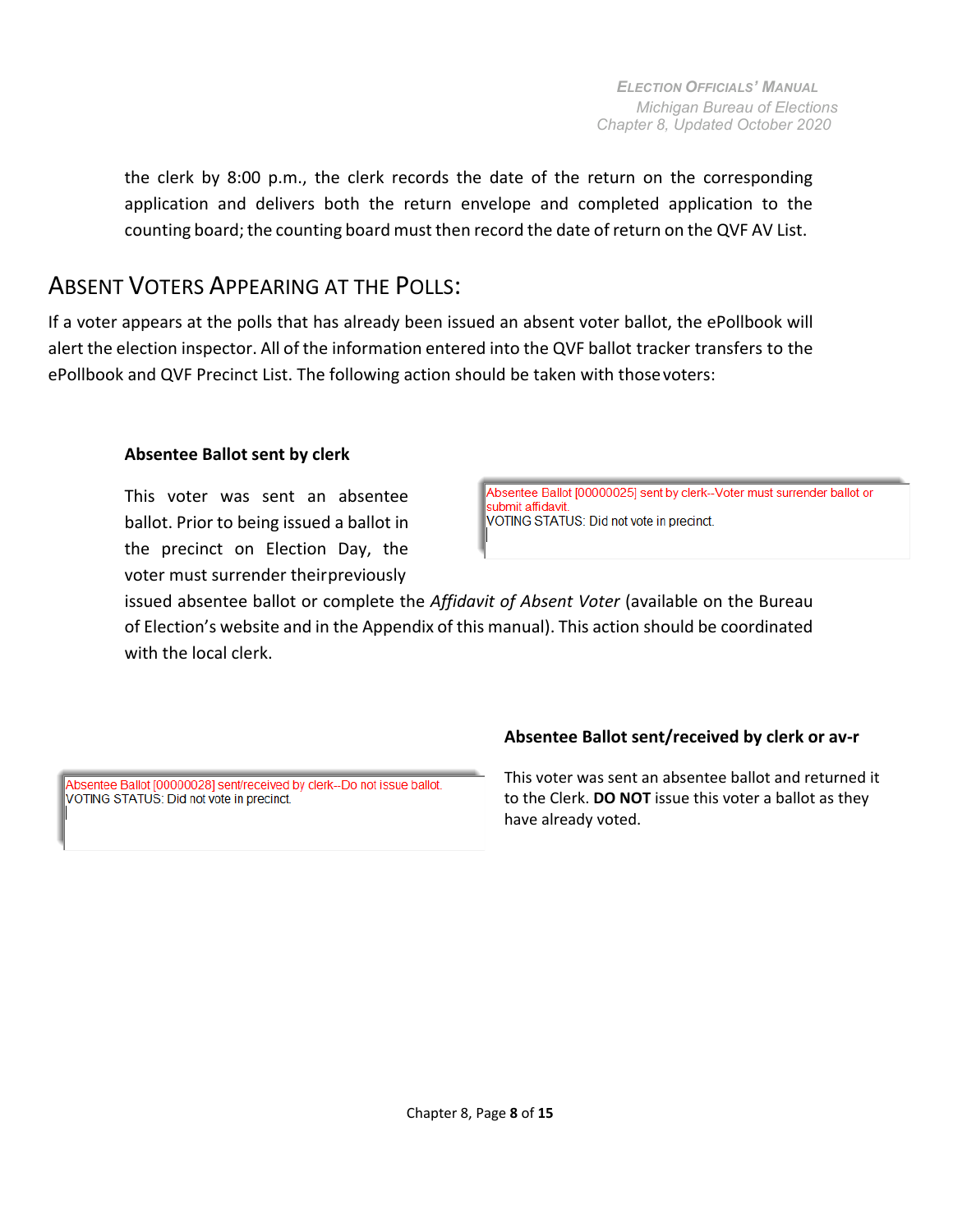# STAFFING ABSENT VOTER COUNTING BOARDS AND WORKING IN SHIFTS:

Multiple shifts of election inspectors may be appointed to run an AV counting board as long as all of the requirements in Section 765a of the Michigan Election Law are complied with.

*Michigan Election Law:* Section 765a establishes the requirements and standards for operation and staffing of AV counting boards. Subject to restrictions on leaving AV counting boards, election inspectors may work in shifts.

- Subsection 2 addresses the appointment of election inspectors. It states that: "the board of election commissioners shall appoint the election inspectors to those absent voter counting boards not less than 21 days or more than 40 days before the election at which they are to be used. Sections 673a and 674 apply to the appointment of election inspectors to absent voter counting boards under this section."MCL 168.765a(2).
- Subsection 3 requires that the city or township clerk determine the number of election inspectors tobe used in each of the AV counting boards. MCL 168.765a(3).
- Subsection 9 requires that an election inspector or any other person "in attendance at an AV counting place ... at any time after the processing of ballots has begun" to take and sign an oath prescribed by law. MCL 168.765a(9).
- Subsection 10 states that, "a person in attendance at the absent voter counting place or combined absent voter counting place shall not leave the counting place after the tallying has begun until the polls close." Once the polls close, there is no additional prohibition on the leaving of "a person in attendance" at an AV counting board. MCL 168.765a(10).

### *Instructions for Staffing Shifts at AV Counting Board:*

- Appointments: Whether using a single shift or multiple inspectors to work any shift for a city or township's AV counting board must be appointed by that community's board of election commissioners not less than 21 days or more than 40 days before the election at which they are to be used. Using the November 2020 election as an example, the appointments must happen not later than Tuesday, October 13 and not earlier than Thursday, September 24. The Election Law allows the clerk, as chair of the local election commission, to make appointments caused by vacancies that occur after October 13.
- Oath. Regardless of the time of day or night (whether before or after the closing of polls) or whether using multiples shifts or a single shift, any election inspector or any other person in attendance at an AV counting place must take and sign the oath prescribed in the Michigan Election Law at MCL 168.765a(9).
- Overlap. If using multiple shifts, the replacement shift must arrive at least one hour prior to the ending of the earlier shift being replaced. This will allow for a smooth transition of information from the earlier shift to the replacement shift, including the identification and documentation of any issues that may have arisen during the earlier shift. For AV counting boards in which high-speed scanners are used, BOE strongly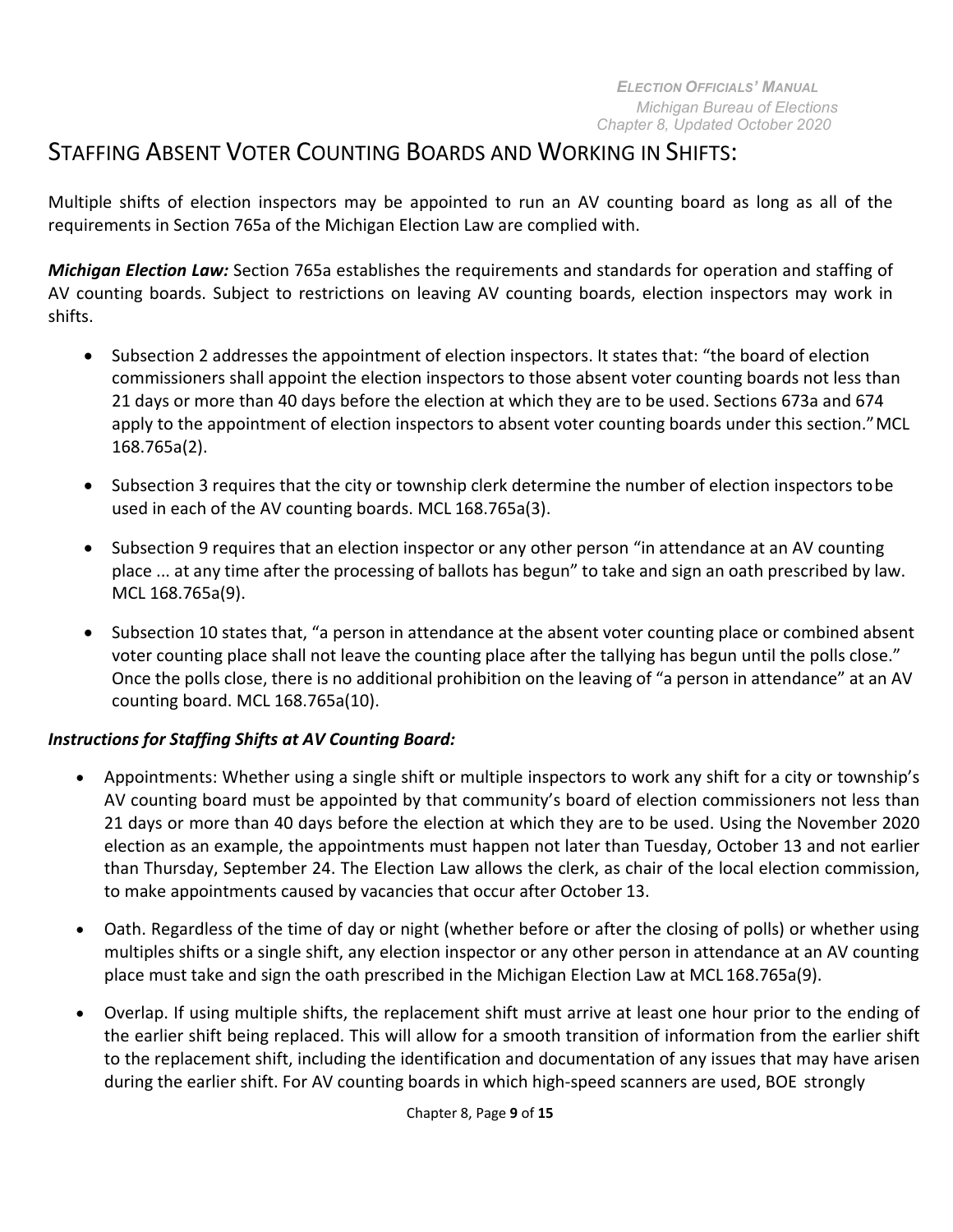recommends an overlap of at least two hours.

- Leaving: Not Before 8 PM. Except as specifically allowed by law, no person in attendance at an AVCB may leave until polls close at 8 PM. MCL 168.765a(10). There are no exceptions to this rule, which is laid out in state law. The use of multiple shifts prior to 8 pm does not affect the requirement for all of those workers to stay until at least 8 PM.
- Recommended Shifts. Because no person can leave the absent voter counting board until 8 pm, the Bureau expects that most workers will prefer to work until 8 pm.
	- o Recommended Shift 1: 6 am 8 pm
	- $\circ$  Recommended Shift 2: 6 pm closing (or 8 am Wednesday)
	- $\circ$  Recommended Shift 3 (if necessary): 6 am Wednesday closing

Additional Considerations:

Jurisdictions may stagger start times according to assigned tasks. For example, in some cases it may make sense to have staff assigned to high speed scanners start an hour later than staff opening envelopes.

For jurisdictions using high-speed scanners, BOE strongly recommends that staff assigned to high-speed scanners and pollbooks work until closing, if possible. If it is necessary to replace staff assigned to scanners and pollbooks, jurisdictions should consider longer overlap periods to allow more continuity of operations. Each shift should have the statutorily required balance of election inspectors from both parties.

• Leaving and Signing Out. Documentation of the shift change should be noted in the poll book. The election inspector should also note who relieved them of their duties and provide a brief description of the last tasks they completed and handed off to their relief election inspector. The new election inspector must take the oath and sign the oath section at the front of the poll book. Any election inspectors present at the close of the AV counting board are required to sign both the totals tape and the Certificate of Election Inspectors. The signature of election inspectors relieved prior to the closing of the AV counting board will not appear on either document, but they should sign a separate sign-out sheet provided by the jurisdiction.

COMBINED ABSENT VOTER COUNTING BOARDS: Under Section 764d of the Election Law, which was enacted in June 2020, city or townships may enter into agreements with each other or with the county to operate a combined absent voter counting board. In general, the same rules and procedures apply to combined absent voter counting boards that apply to other absent voter counting boards. When establishing an operating combined absent voter counting boards, local and county clerks should take the following steps:

• Enter into an agreement to establish a combined absent voter counting board. Model language for an agreement can be found [here.](https://mielections.csod.com/ui/lms-learning-details/app/material/5efeb893-d754-4472-bea5-4aa059b26408) For the November 2020 election, agreements must be entered into at least 23 days before election day (October 11, 2020) and at least one of the jurisdictions involved must have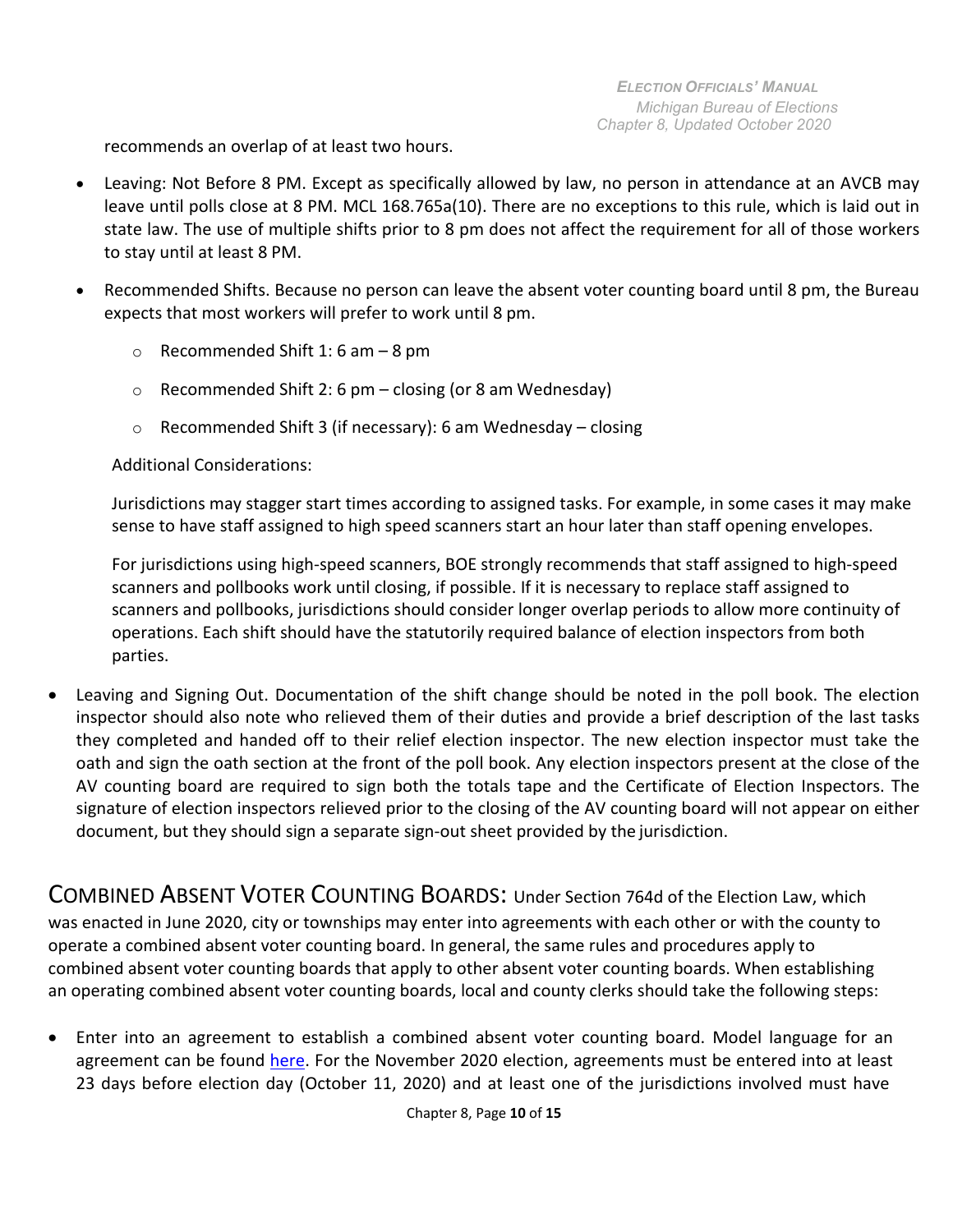previously operated an absent voter counting board. For elections starting in 2021, the agreement must be entered into at least 75 days before election day.

- Local and county jurisdictions should agree in advance whether the local clerk or election inspectors working in the AV counting board will verify that the AV ballot envelopes match the AV list or pollbook. If the local clerk does the verification, the local clerk should provide a signed statement that the local clerk has verified (1) that the names on the AV envelopes and AV list or pollbook match, and (2) the number of envelopes matches the number of names on the AV list or pollbook.
- Jurisdictions participating in a combined absent voter counting board should also agree on the following procedures in advance of the operation of the combined board:
	- $\circ$  How and when all necessary equipment will be delivered by the local jurisdiction to the combined board.
	- $\circ$  How equipment will be stored and what security measures will be in place before Election Day
	- $\circ$  Procedures for the operation of the counting board, including how and under what conditions challengers and other individuals permitted into the facility will be allowed in; how election inspectors will be selected; and shifts for election inspectors
	- $\circ$  In consultation with election management system vendors, procedures for how unofficial election results will be reported
	- o Use, sealing, and storage of ballot containers
	- o Return of election equipment to local jurisdictions following the canvass

## PRE-PROCESSING ABSENT VOTER BALLOT ENVELOPES BEFORE ELECTION DAY: Under

Section 765(6) of the Election Law, as amended by S.B. 757 of 2020 (signed into law in October 2020), for the November 2020 Election only, cities or townships with a population of at least 25,000 may pre-process absent voter ballot envelopes on the Monday before Election Day. In order to be allowed to pre-process AV's, the clerk of a city or township must post public notice on the city or township website and provide notice to the Secretary of State at least 20 days before Election Day (October 14, 2020). This notice can be provided by posting a public notice of the pre-processing time and location and e-mailing the link to the Bureau of Elections at [Elections@Michigan.Gov.](mailto:Elections@Michigan.Gov) Please put the name of your jurisdiction and "Pre-Processing Notice" in the subject line.

*Election Inspectors and Challengers:* Election inspectors must be appointed to pre-processing locations under the same procedures used to appoint election inspectors to absent voter counting boards, including the requirement that at all times, at least 1 election inspector from each major political party be present at the location. Additionally, challengers must be allowed in pre-processing locations in the same manner as absent voter counting boards.

Chapter 8, Page **11** of **15** *Timing, Preparation, and Permitted Activities:* Pre-processing may occur only between 10 am and 8 pm on the Monday prior to Election Day. The Bureau of Elections strongly recommends that pre-processing occur in the same location as the AV counting board. Clerks conducting pre-processing should complete the following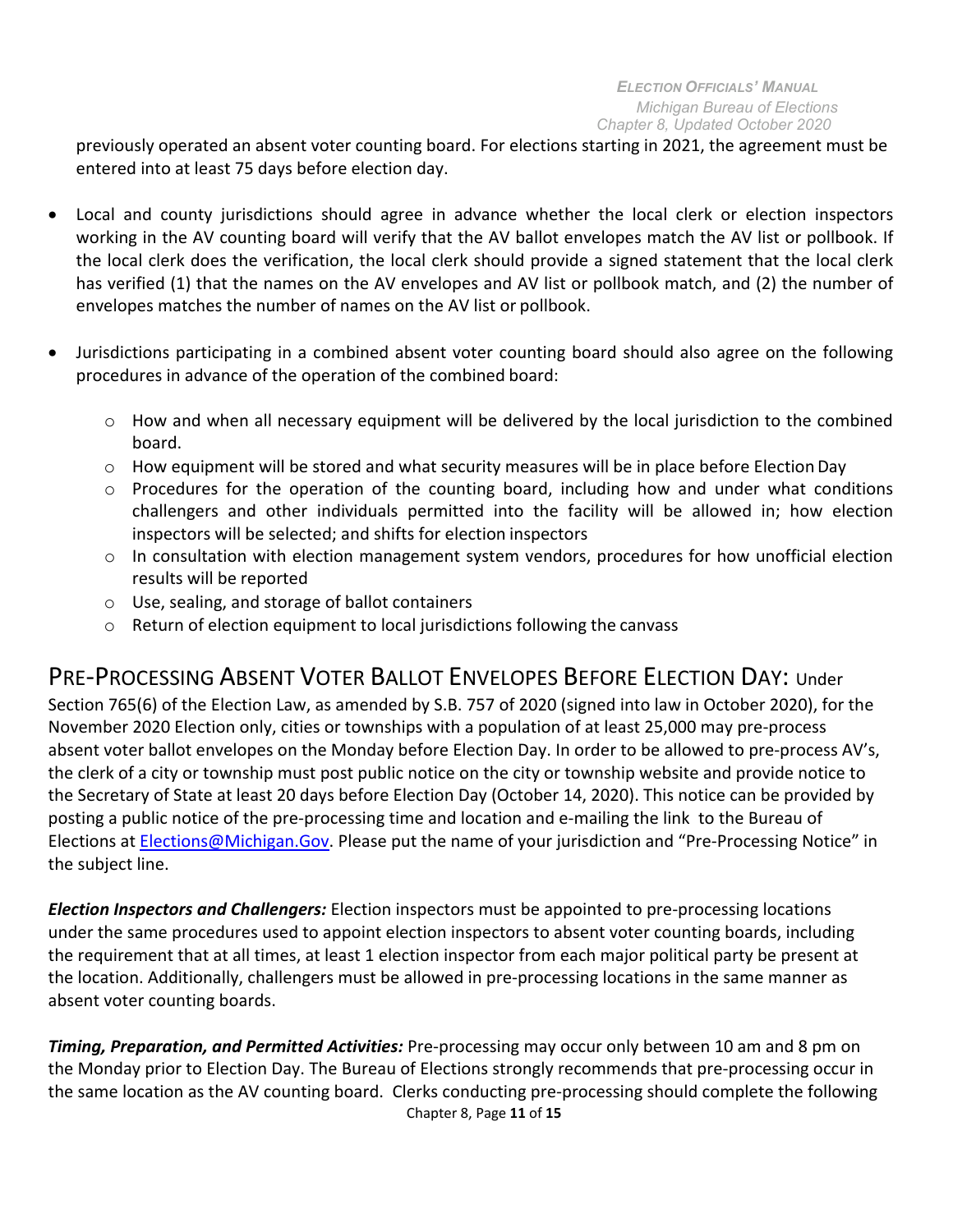tasks before pre-processing begins:

- Verify all absent voter ballot envelope signatures (should be done on ongoing basis)
- Complete the clerk portion of the absent voter ballot envelope (should be done on ongoing basis)
- Sort absent voter ballot envelopes by precinct (should be done on ongoing basis)
- Generate the pollbook or AV list to be used for Pre-Processing
- Compare the names of voters on envelopes to the names of voters on the AV list and verify a complete match
- Bundle AV envelopes into bundles of 25 or 50 to facilitate counting
- Separate envelopes for challenged ballots, MOVE ballots, FWAB ballots, Accessible ballots, and ballots received too late for pre-processing so that they can be fully processed on Election Day, and ensure the AV list is marked appropriately
- Prepare absent voter ballot secrecy envelopes containers and seals
- Ensure supplies that will be used in AV counting board, including letter openers and extra secrecy sleeves, are available

All activities that would be conducted by Election Inspectors in an absent voter counting board, including opening envelopes, will be conducted by election inspectors. Election inspectors using pre-processing may not tabulate absent voter ballots before Election Day, but they may perform the following functions:

- Open absent voter ballot envelopes
- Slide ballots slightly out of the envelope to reveal the ballot stub and verify the ballot stub matches the number on the AV envelope
- Remove ballot secrecy sleeves from envelopes (leaving ballot in sleeve and stub attached)
- Prepare ballots missing ballot stubs as challenged ballots
- Notate multiple ballots placed in an envelope (for example a married couple that have used one envelope), empty envelopes, and resolve any discrepancies and note in the pollbook or AV list
- Verify the number of ballot envelopes matches the number of names on the AV list or pollbook
- Bundle ballots (in secrecy sleeves) and envelopes into packets with regular numbers (such as bundles of 25 or 50) to facilitate counting on Election Day

The Bureau of Elections recommends that clerks use a cutoff date of Saturday or Sunday prior to Election Day for AV ballot envelopes that will be pre-processed on Monday. This will allow the clerk time to generate a clean AV list or pollbook corresponding to all AV envelopes that will pre-processed on Monday. Alternatively, clerks can include ballots received on Monday, or after the AV list or pollbook for pre-processing has been generated. However, Election Inspectors will have to be extremely careful in ensuring that they add to the supplemental AV list or pollbook the names of voters corresponding to envelopes opened after the AV list or pollbook were generated, and that all envelopes and names are added for the correct precinct. Any errors will make it difficult to ensure numbers balance at the end of the day Monday. The simpler and recommended practice is to set aside AV ballot envelopes received after the pre-processing AV list or pollbook is generated, so they can be processed on Election Day.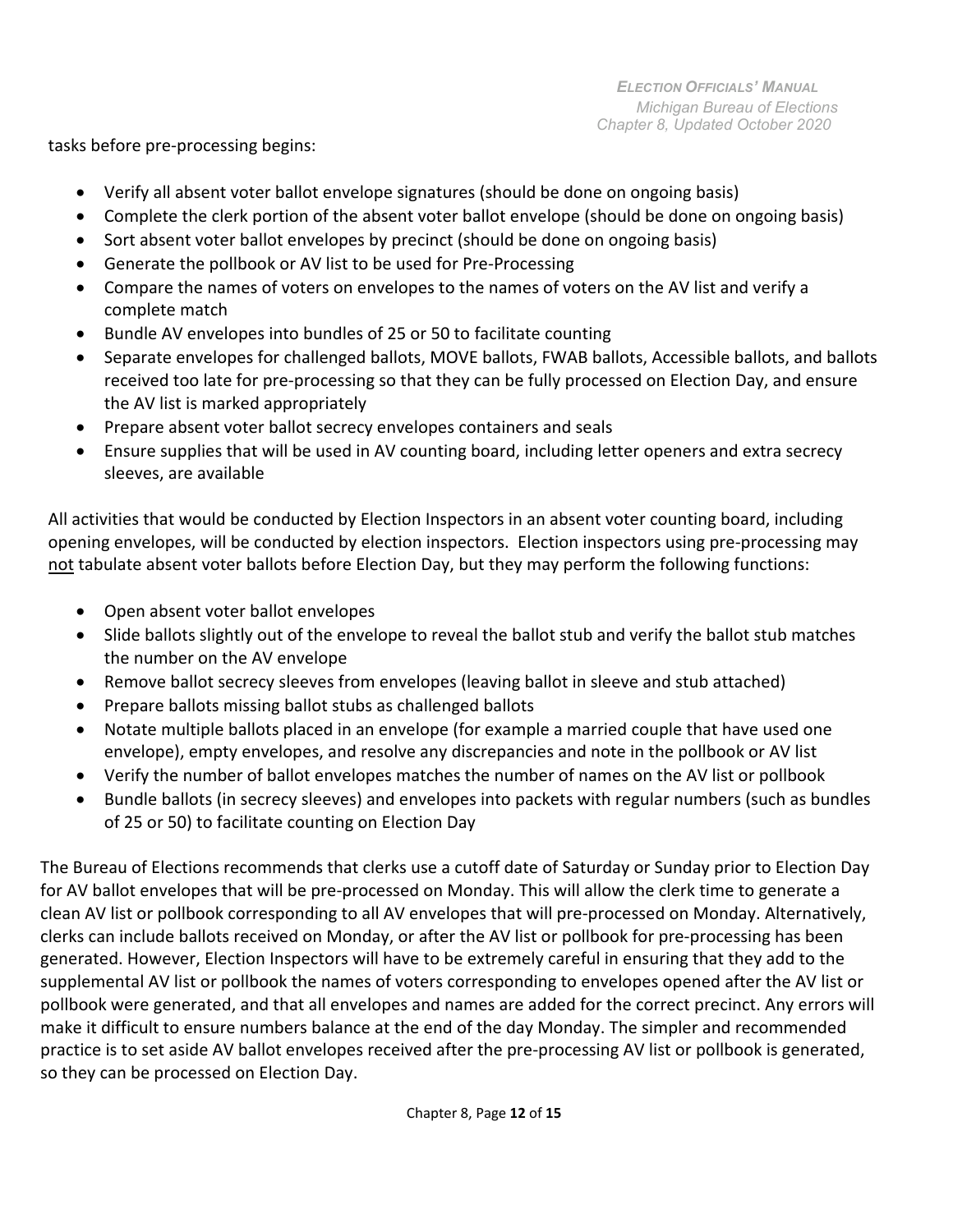#### *Pre-Processing Procedure:*

- Election inspector pre-processing procedures will mostly correspond to what is done in an absent voter counting board, except that absent voter ballot secrecy sleeves will be placed in containers rather than tabulated. For AV counting board training, view [this link.](https://www.youtube.com/watch?v=2EhUddpcDns)
- Before beginning Pre-Processing, election inspectors should verify that the number of envelopes equals the number of names on the AV list or pollbook.
- If any AV ballot envelopes are missing a signature or the clerk information on the AV envelope is not filled out, these envelopes should be returned to the clerk and the AV list or pollbook should be marked accordingly. After the clerk verifies the information they can either be returned for preprocessing or set aside for processing on Election Day.
- If any AV ballots are challenged before being opened, election inspectors set aside the envelope for processing on Election Day, do not open the envelope, and mark the AV list or pollbook accordingly.
- Election inspectors open each envelope (envelopes may be opened in batch using high-speed letter openers).
- Election inspectors slide the ballot slightly out of the envelope to verify that the number on the ballot stub matches the number on the AV envelope.
- If a ballot is not in a secrecy sleeve, election inspectors place the ballot in a secrecy sleeve, without revealing ballot selections to the extent possible
- If a ballot is missing a stub or the number does not match the number on the AV envelope, and a reason for the discrepancy cannot be found, election inspectors should set aside the envelope for processing as a challenged ballot on Election Day and mark the AV list or pollbook accordingly. Election inspectors and clerks must handle these envelopes with care, as they will already have been opened.
- If there are multiple ballots in an envelope or an envelope is missing a ballot, election inspectors should attempt to reconcile the issue and make any needed notations in the AV list or pollbook.
- Election inspectors bundle ballots in secrecy sleeves in bundles of 25 or 50 to facilitate counting.
- Election inspectors bundle empty AV envelopes in bundles of 25 or 50 to facilitate counting.
	- o **NOTE:** The Bureau recommends that empty AV envelopes for each precinct be bundled and placed in the same AV ballot secrecy envelope container as the secrecy sleeves. If this is not possible, the AV envelopes should be securely stored and sorted by precinct in bundles of 25 or 50.
	- o **NOTE – ALTERNATIVE PROCEDURE:** Instead of conducting all of the pre-processing activities above, election inspectors have the option of opening the AV envelope only, and then placing opened AV envelopes in AV ballot secrecy envelope containers. The remaining processing, including removing secrecy sleeves, would occur on Election Day. If this process is used, the AV envelopes still must be counted.
- After pre-processing is complete, Election Inspectors should record the following information in the AV list or pollbook:
	- o The number of AV envelopes opened
	- o The number of AV envelopes missing a signature or clerk information that were returned to the clerk.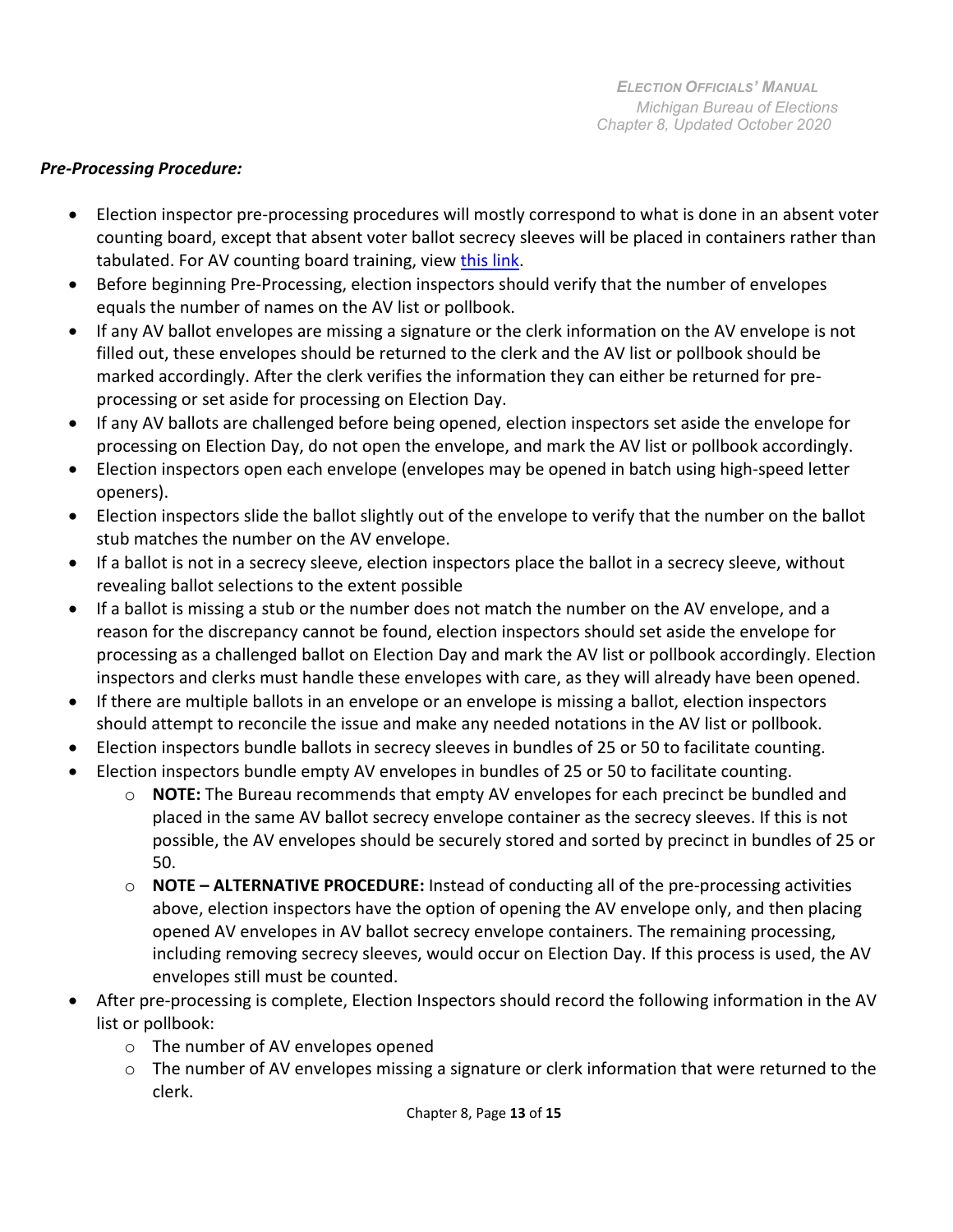- o The number of AV envelopes that were challenged, not opened by election inspectors, and set aside to be process by election inspectors on election day
	- **NOTE:** if an AV ballot has been prepared as challenged by Election Inspectors during pre-processing because of a missing or mismatched a ballot stub, that ballot should be included in this total even though the envelope was opened.
- After the above information has been added to the AV list or pollbook, the absent voter ballot secrecy container should be sealed. The seal number should be added to the AV list or pollbook. The AV list or pollbook must be signed by at least 1 election inspector of each political party.

### *Election-Day Procedure*

- On Election Day, election inspectors must first verify that the seal number on the absent voter ballot secrecy container matches the entry in the AV list or pollbook. If the seal number does not match, or the seal is missing or broken, contact the clerk and make a notation in the AV list or pollbook.
- Election inspectors must then count the number of secrecy envelopes and compare it to the recorded number of AV envelopes opened during pre-processing. If the numbers do not match and a reason for the discrepancy is not already recorded in the AV list or pollbook, election inspectors must record the discrepancy in the pollbook.
- Election inspectors may then begin removing ballots from secrecy sleeves, flattening them, and preparing them for tabulation. Most likely, the most efficient process will be to first tabulate the preprocessed ballots, and then process and tabulate challenged ballots that have not been opened, AV Ballots that arrived after pre-processing (including on Election Day), and MOVE, FWAB, and Accessible ballots requiring duplication.
- The process will otherwise be the same as the typical AV counting board process.

### *Absent Voter Ballot Secrecy Containers*

- Absent voter ballot secrecy sleeves must be stored in approved absent voter ballot secrecy containers (it is recommended that opened envelopes be placed in the same containers, but this is not required). Approved ballot containers may be used as an absent voter ballot secrecy container. If a city or township obtains a new container to be approved as an absent voter ballot secrecy container, it must be examined and approved by the board of county canvassers before October 15, 2020.
	- o **Note:** If a jurisdiction is unable to obtain additional containers in time for board of county canvasser approval before October 15, 2020, but *can* obtain containers in time for Election Day, the jurisdiction can use approved containers as absent voter ballot secrecy containers. The Jurisdiction can then get new containers approved for use as ballot containers at precincts on Election Day.
- Jurisdictions can use an approved ballot container as an absent voter ballot secrecy container, and then re-use the same container as a ballot container on Election Day provided that all contents are removed from the container prior to its use as a ballot container on Election Day, and the container is appropriately sealed.